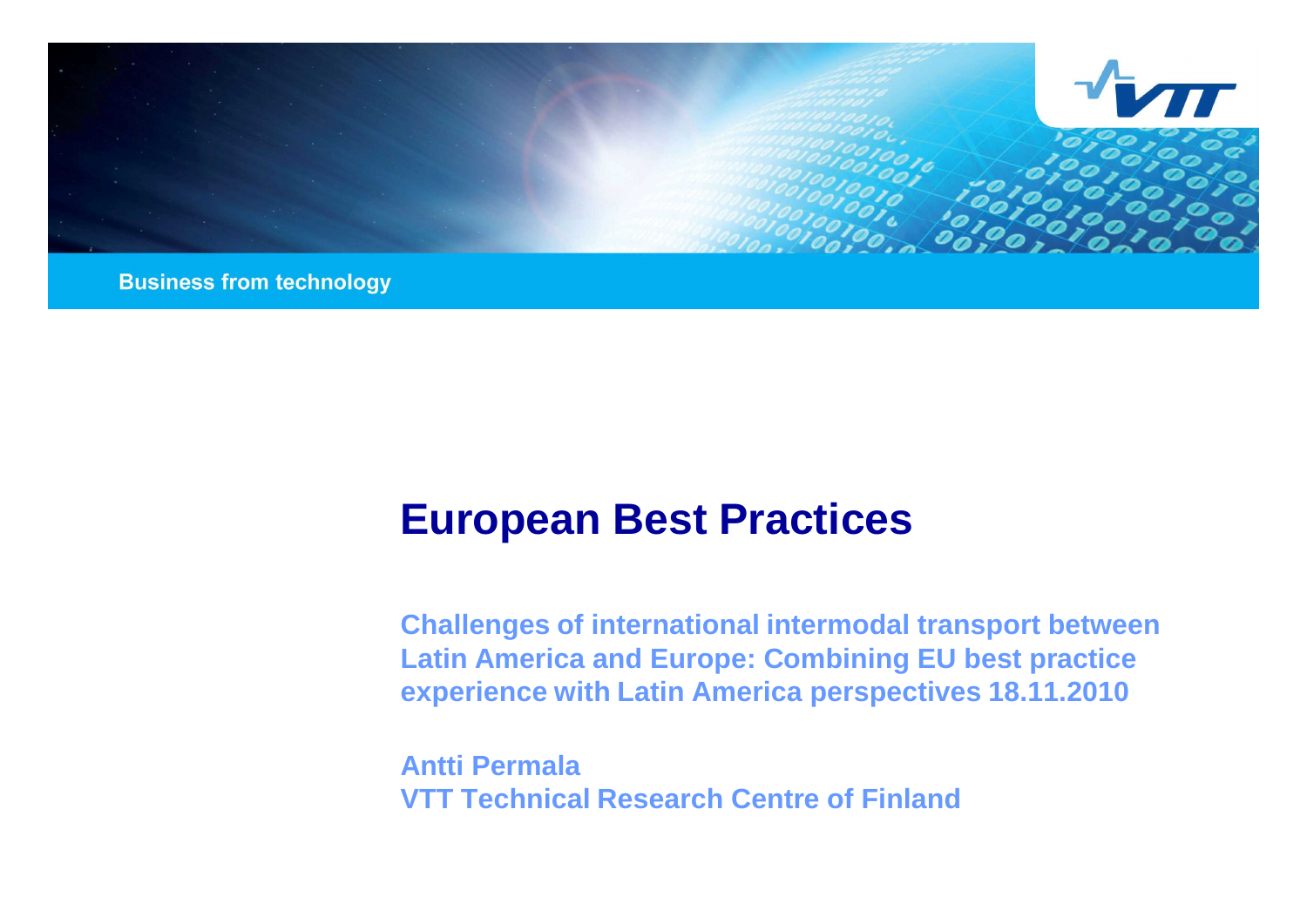

### **Intermodal solutions**

- In EU, co-modality and intermodality are of fundamental importance for developing sustainable transport solutions
- As roads are being increasingly overloaded, intermodal transport can offer reliable, cost-effective delivery in an environmentally conscious manner
- Developing freight transport logistics is primarily a business-related activity and a task for industry
- Nevertheless, the authorities have a clear role to play in creating the appropriate framework conditions (i.e. infrastructure and legislative incentives) and keeping logistics on the political agenda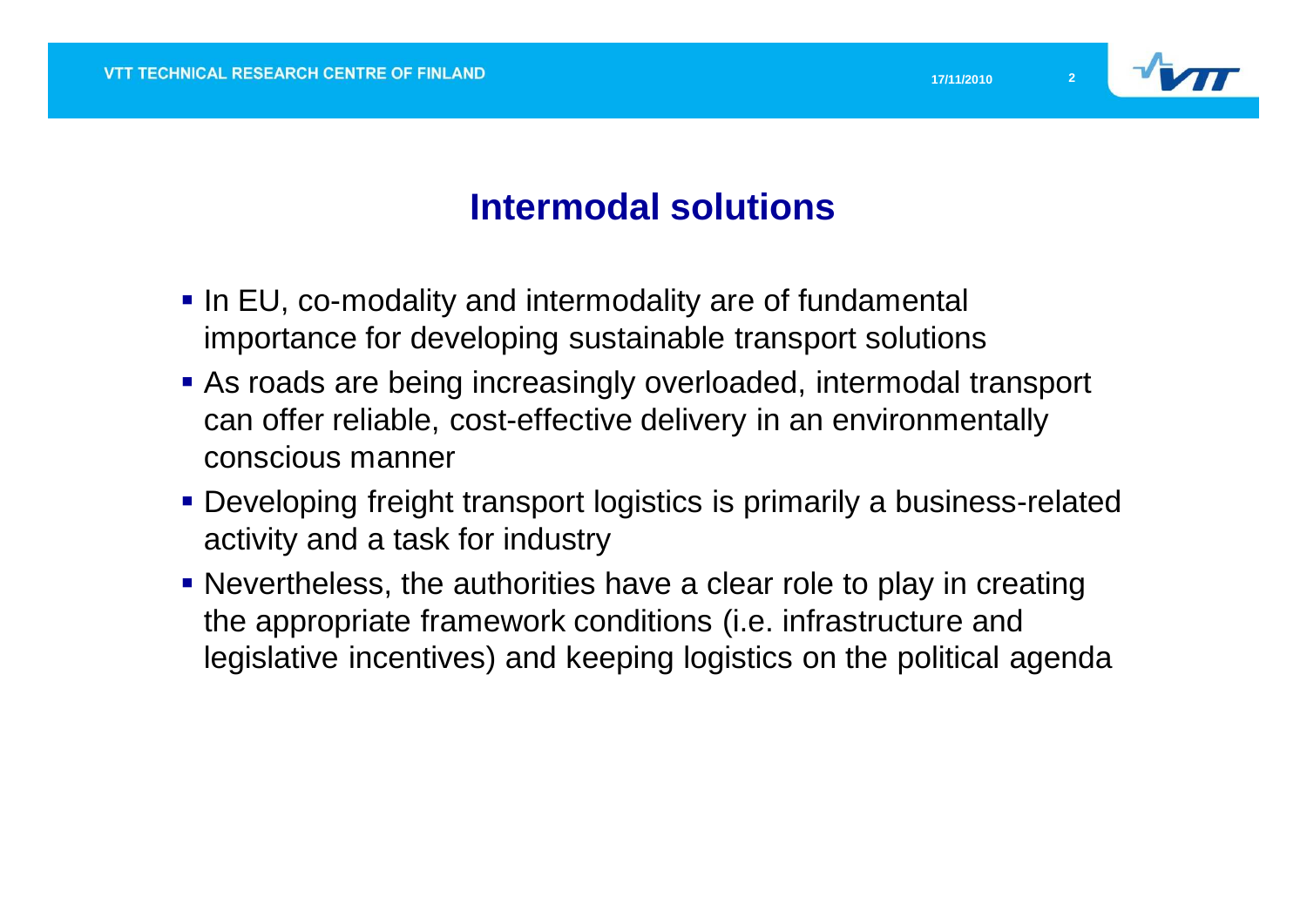

### **ENABLE Best Practices collection**

- **Information dealing with European best practices and European** research innovations and emerging ideas in intermodal transport
- Material is rewrited and adjusted for the situation of Brazil and Argentina
- Best practises are divided into five categories according the type of the case:
	- 1) End-user Cases
	- 2) Operator Cases
	- 3) Logistics Service Cases
	- 4) Information Technology Cases and
	- 5) Policy Strategies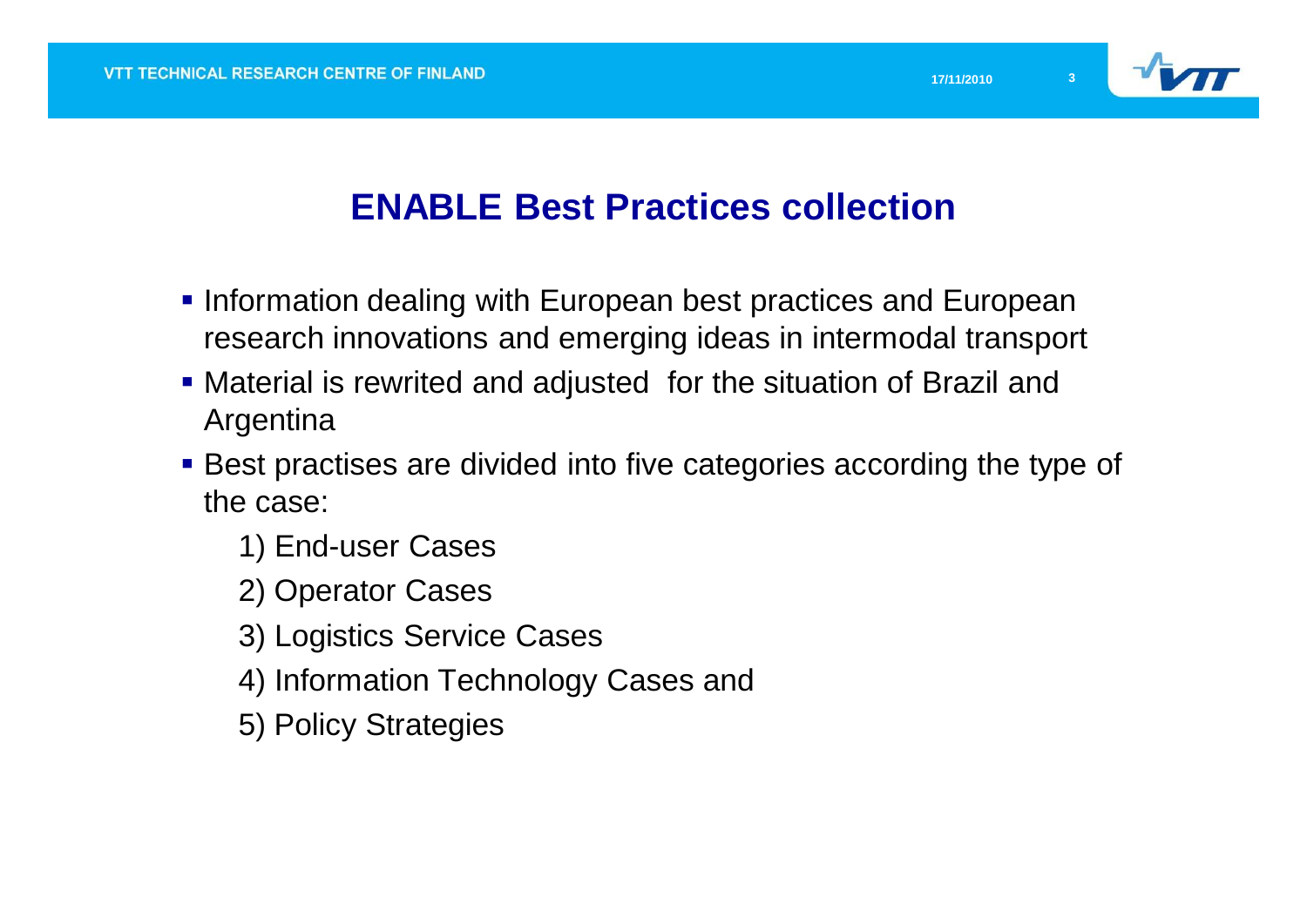

### **EU Focus**

- Main focus of EU intermodal developments has been in rail and maritime/inland waterway solutions
- **Infrastructure topics are mainly outside the EU intermodal** developments, except terminals for mode change
- Despite of the differences in EU and LA logistics systems, the key findings of EU Best Practices are extendable to LA and allow one to understand the development paths of LA logistics
- **Intermodal solutions** 
	- **Lower costs**
	- **Create new business opportunities**
- Carbon dioxide was not among the main concerns in LA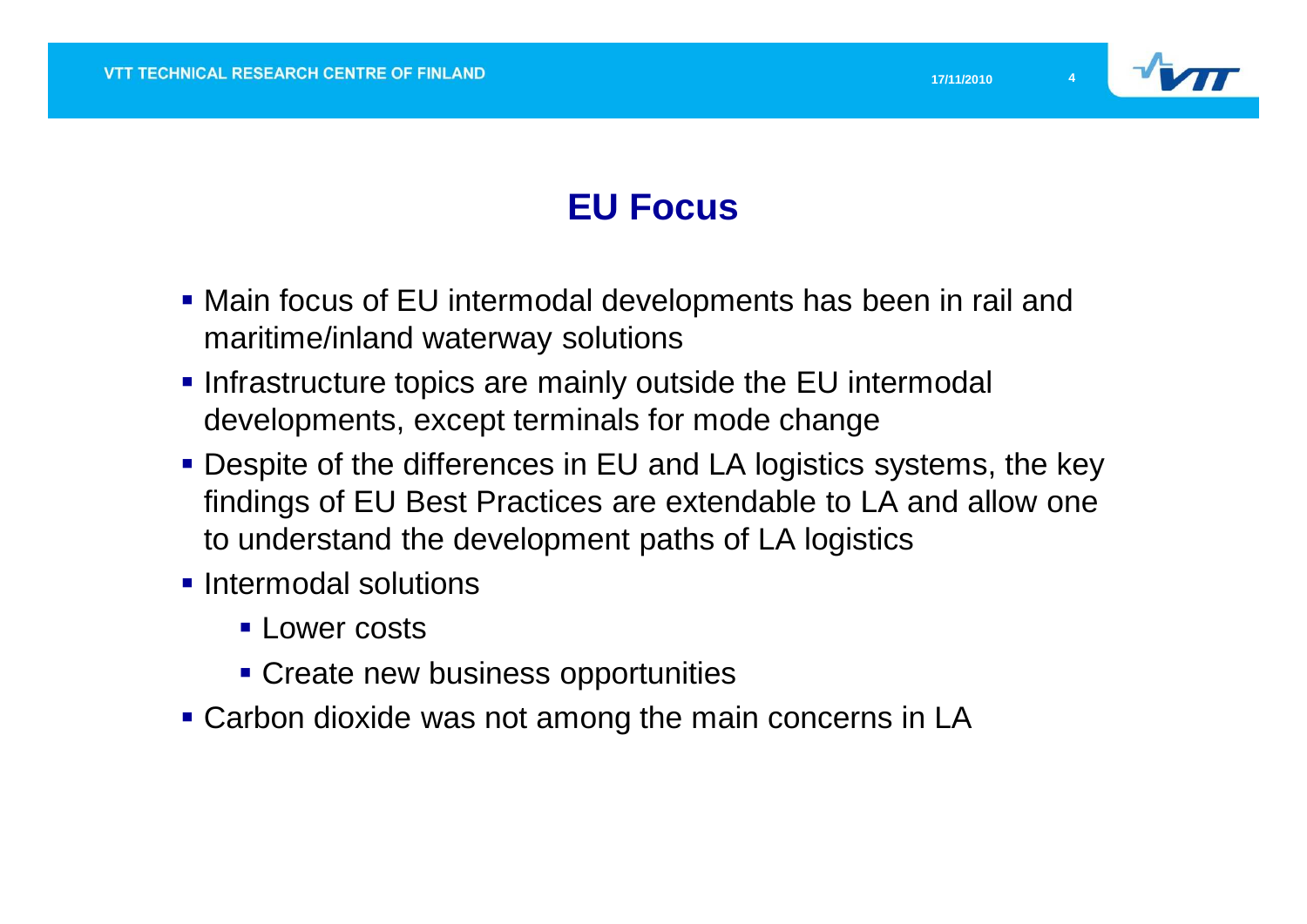

### **Case type classification**

| Type of case                                          | Case Acronym                                                  |
|-------------------------------------------------------|---------------------------------------------------------------|
| Company Cases: Transport system<br>managed by shipper | Coca Cola, StoraEnso, Volvo                                   |
| <b>Operator Cases: Transport system</b>               | Hupac, Rhinecontainer, BoxXpress,                             |
| managed by transport operator                         | Polzug, Construrail, Corman, Hub Zahony,<br><b>Bilk</b>       |
| Logistics Service Cases: Transport system             | Cargo Domino, DB Schenker,                                    |
| managed by Logistics Service Provider<br>(LSP)        | Kuehne&Nagel,                                                 |
| Information Technology (IT) Cases: Focus              | Port Infolink, Short Sea XML,                                 |
| $in$ IT                                               | <b>Valenciaport IT Platform</b>                               |
| <b>Policy Strategies</b>                              | German terminal policy, Swiss case, Port<br>Governance models |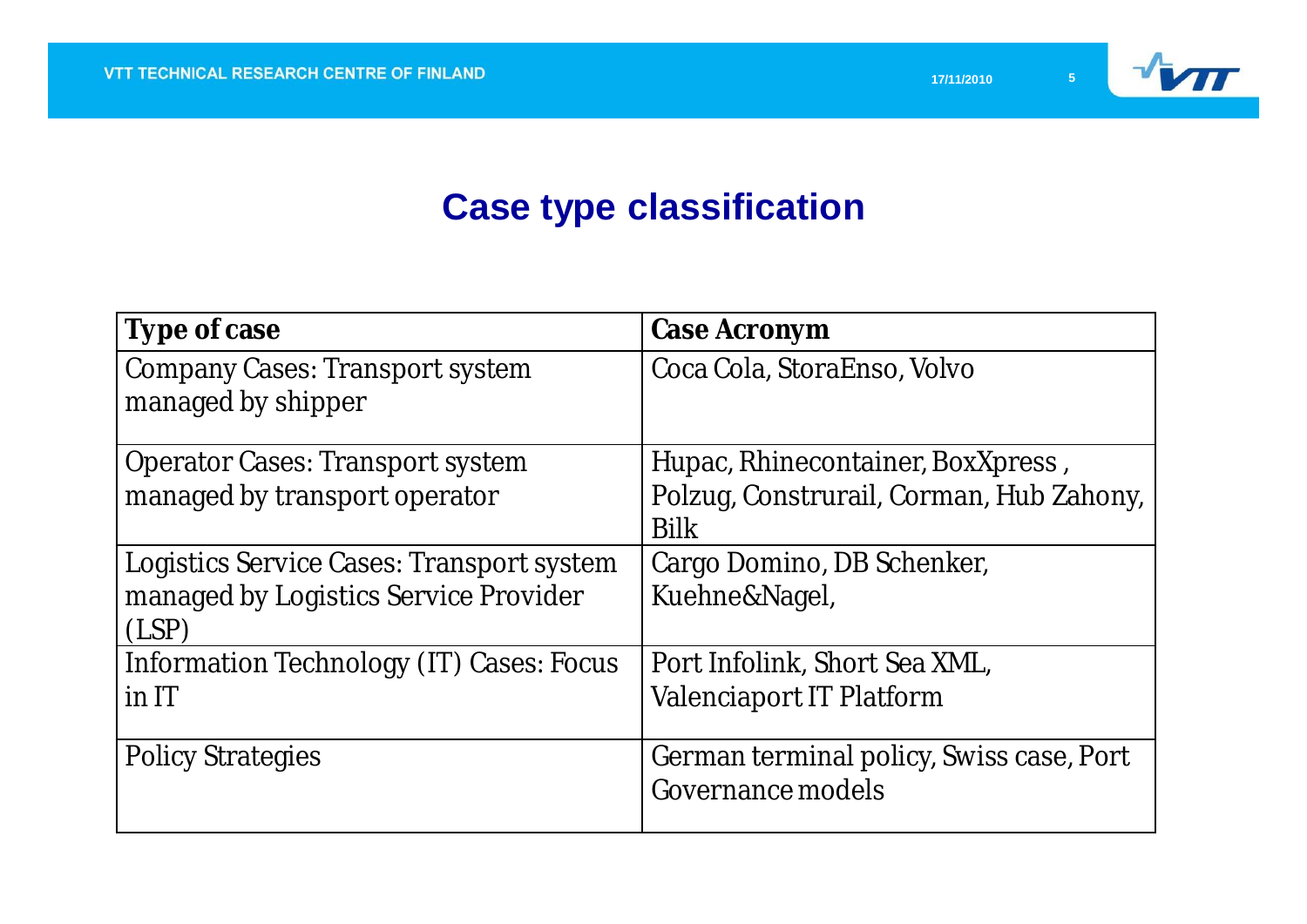

### **Case type classification**

| Type of case                                                                                | Main aspects to be applied in LA                                                                        |
|---------------------------------------------------------------------------------------------|---------------------------------------------------------------------------------------------------------|
| Company Cases: Transport system<br>managed by shipper                                       | Arranging logistics chain by using<br>intermodal transport                                              |
| <b>Operator Cases: Transport system</b><br>managed by transport operator                    | Business models, service concepts and<br>operational principles of intermodal<br>transport operator     |
| Logistics Service Cases: Transport system<br>managed by Logistics Service Provider<br>(LSP) | Business model and service concept of<br>intermodal logistics network                                   |
| Information Technology (IT) Cases: Focus<br>$in$ IT                                         | Connecting port- and shipping operations<br>to logistics network by utilizing<br>information technology |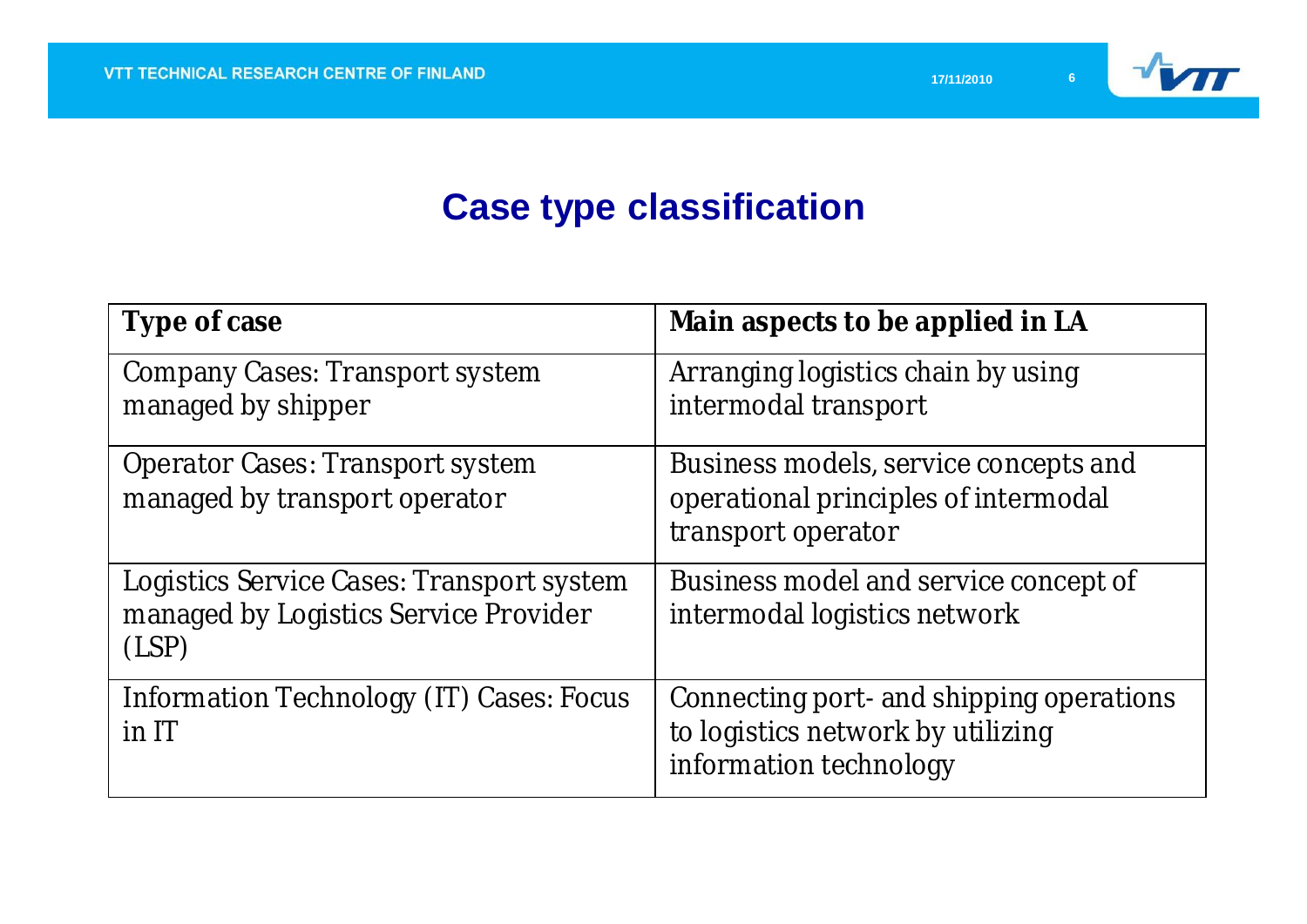### *Case Volvo: The 8 Train and Eurobridge*



#### **Main achievements**

 Organising efficient rail operations through 5 countries, with 5 independent rail operators, with governments demanding return on rail infrastructure investments, and with several unions of transport workers. Robust solution by having two operations working in parallel, the maritime Euro Bridge acting as a back-up for the "8" Train when required.

#### **Main innovations**

- **Harmonisation of rail operations, common quality handbook,** organisational set-up and use of KPIs
- **Motivation** 
	- **Reducing logistics costs, reducing the environmental impact of** transport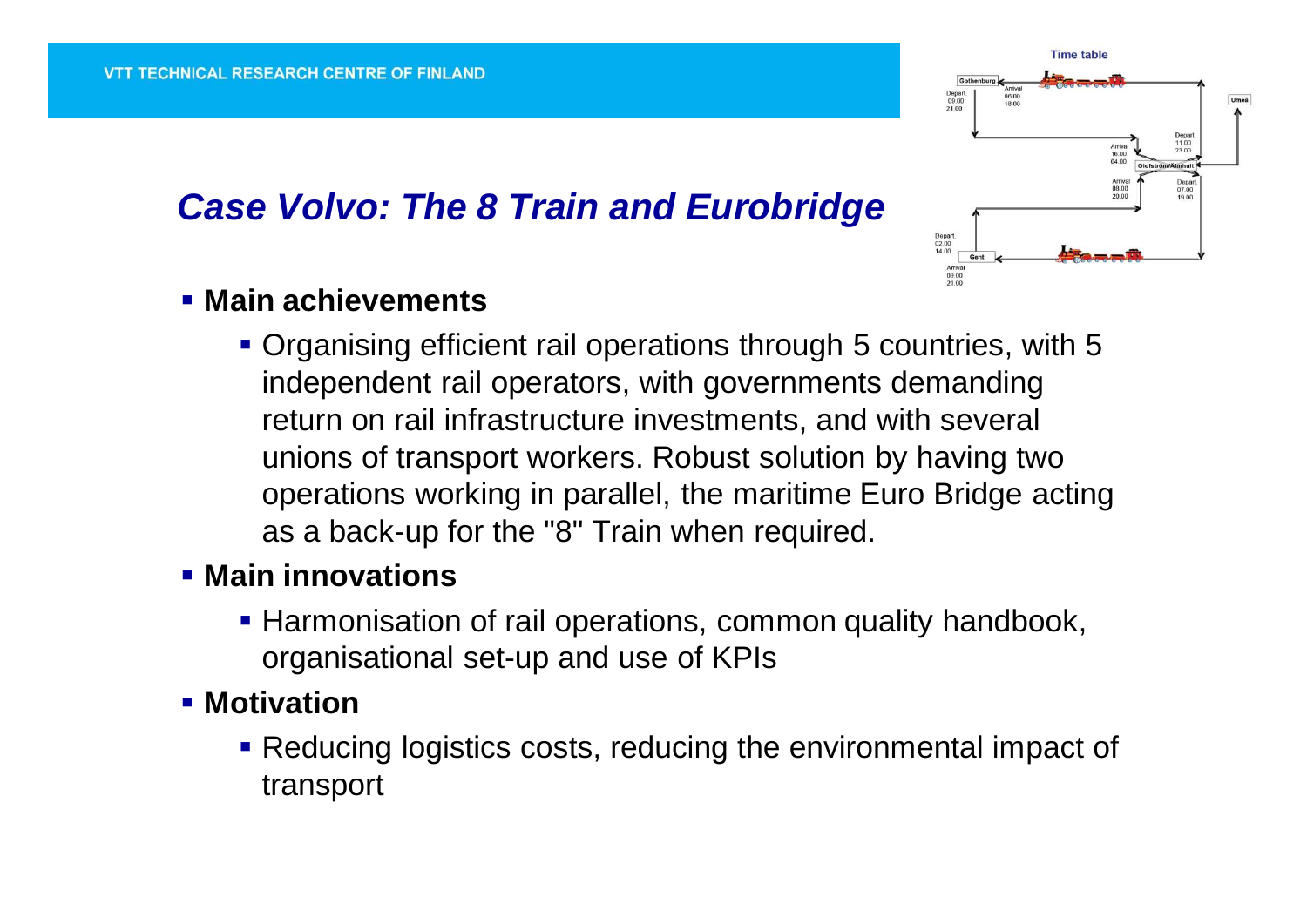

### **Coca Cola Drikker AS – Intermodal transport on long distances**

#### **Main achievements**

 75% of total distribution of Coca-Cola in Norway is handled by intermodal transport. 600 000 euro cost savings each year. Exploitation of synergies of Coca Cola and Mack Brewery logistics network

#### **Main innovations**

 Flexible transport concept using slower and cheaper transport modes, whenever possible - more expensive and quicker modes are still being used, when needed. Shippers collaboration creates a winwin situation for both parties

#### **Motivation**

**- Optimal trade off between transport price and offered services in** respect with location decisions and durability of the products. Promoting greener transportation modes.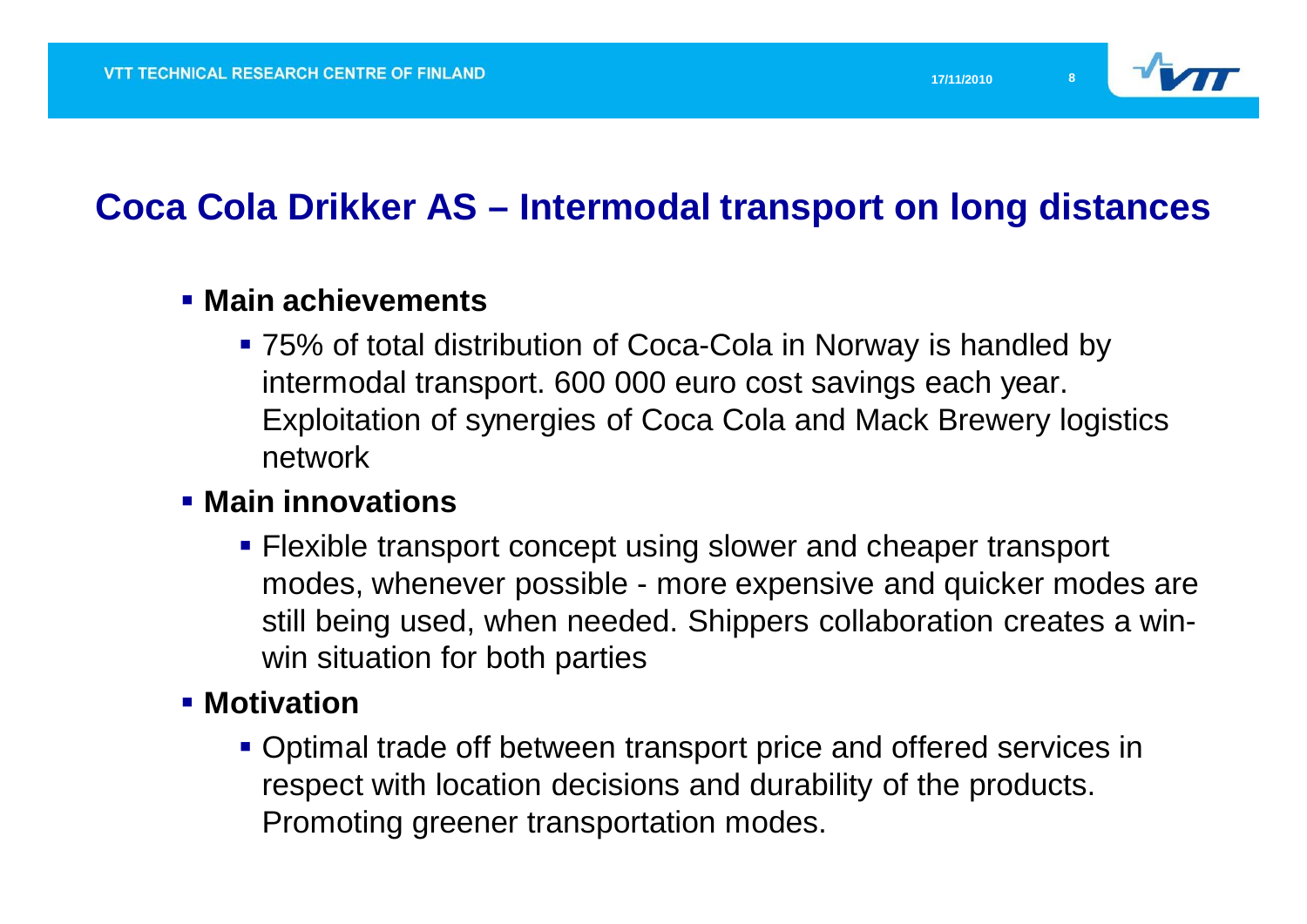

### *Hupac - Systems for combined transport*

- **Main achievements**
	- **Hupac operates a network of 110 trains every day** between Europe's main economic areas.
- **Main innovations** 
	- **The business model structure is directed to cooperation with** the forwarders and operators. Technological development: Mega wagon, two pocket wagons, flat wagon for 60-foot containers

### **Motivation**

• Combining the advantages of road and rail. Shifting long distance traffic to the railroad in order to respond to traffic jams, shortage of drivers, rising energy costs and fiscal burdens. Sustainable logistics.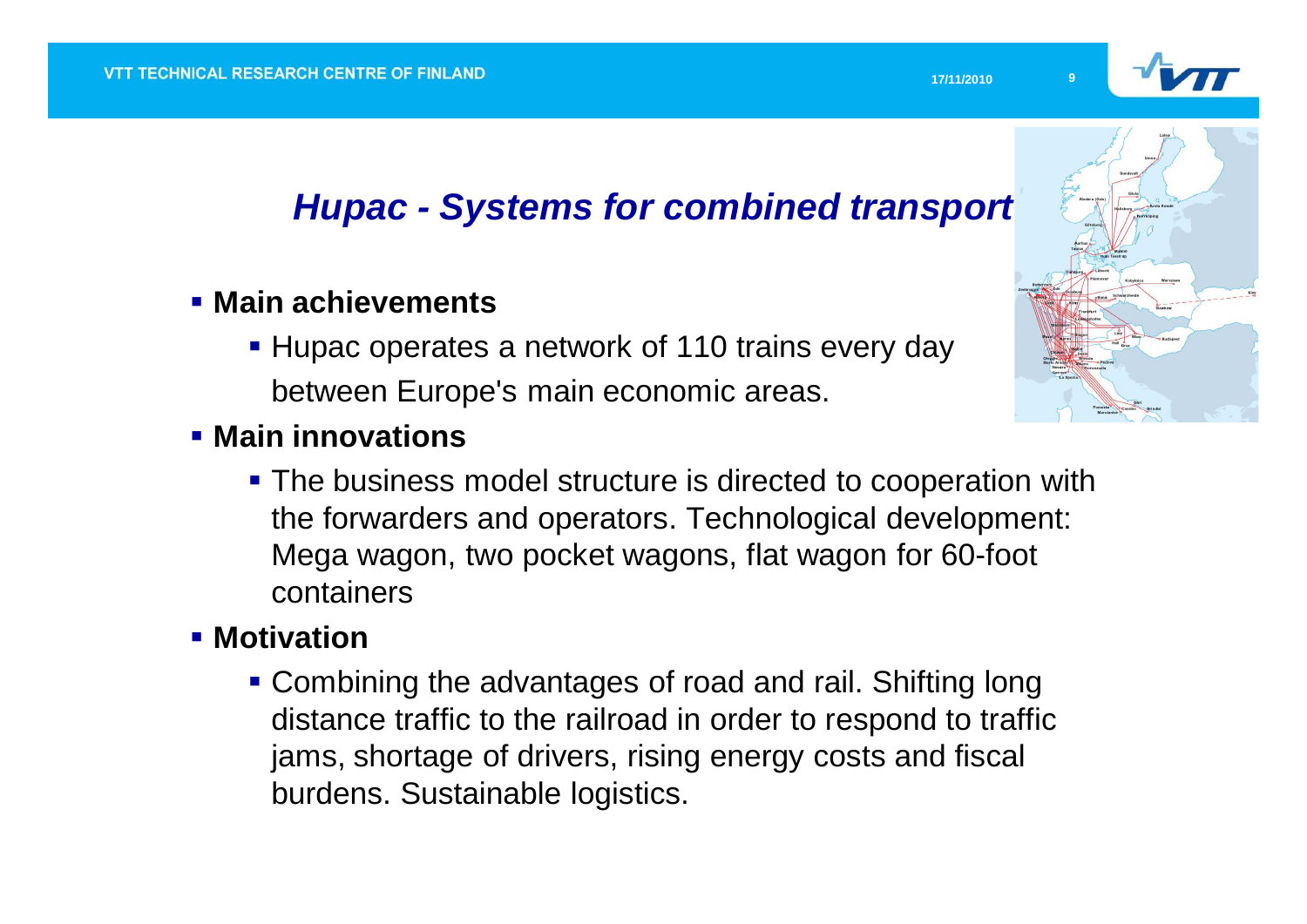### *BoxXpress Germany*

#### **Main achievements**

**The train operates five times a week between ports and inland** terminals, carrying 92 TEU per train. The total transport volume amounts to 365.000 TEU per year. The advantages are the high frequency, reliability and punctuality, high degree of security. The main benefits are economical and environmental.

#### **Main innovations**

**The corridor utilizes well- known business models.** 

#### **Motivation**

**To take the pressure off the sea terminals and improve** customer service. Reducing logistics costs. Reducing the environmental impact of transport



**17/11/2010 10**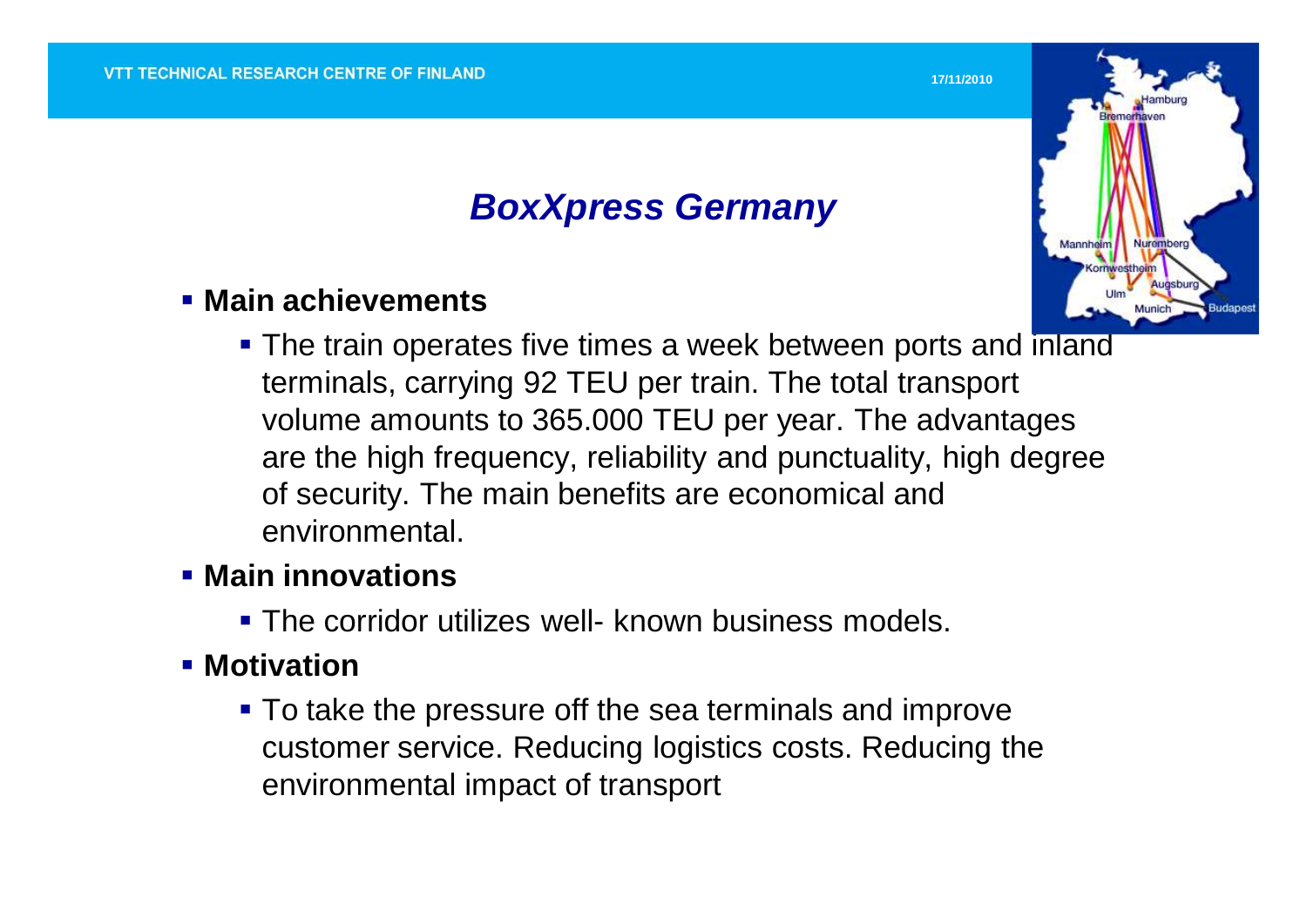

### *BILK Combiterminal*

#### **Main achievements**

**The BILK combiterminal is handling accompanied and** unaccompanied combined traffic in Budapest, in a modern logistic service centre. Main connection is to Port of Hamburg

#### **Main innovations**

**Cooperation for terminal realisation and operation. Broad** Service Portfolio. Intermodal connections combined with a new terminal can bring up new business opportunities.

#### **Motivation**

• Planning and start up of a new and first bigger intermodal terminal in a country. Develop the terminal in two phases so that the capacity of the terminal can be increased

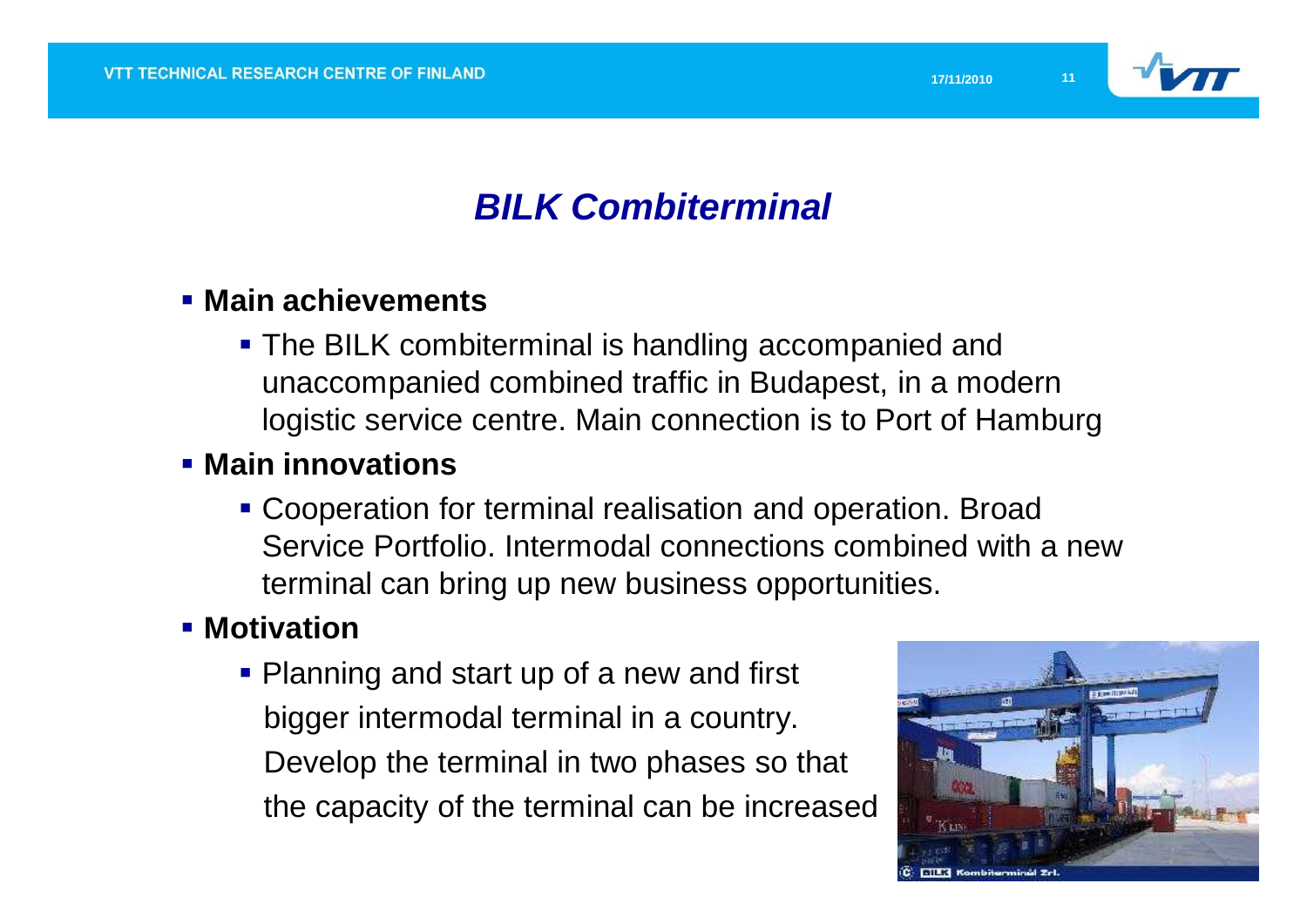

### *Kuehne&Nagel -* **Integration and Coordination of corridor services**

- **Main achievements**
	- KN integrates and coordinates transport chains of their clients

#### **Main innovations**

**The business model of the corridor. KN acts as a forwarding** company in two main levels. First, as an integrator of the chain, where the train operators coordinate the transport from terminal to terminal. The second role is to take care of the client service in both ends of the corridor.

#### **Motivation**

 KN offers comprehensive logistics solutions, however, without full control the whole parts of the corridor, especially the train part.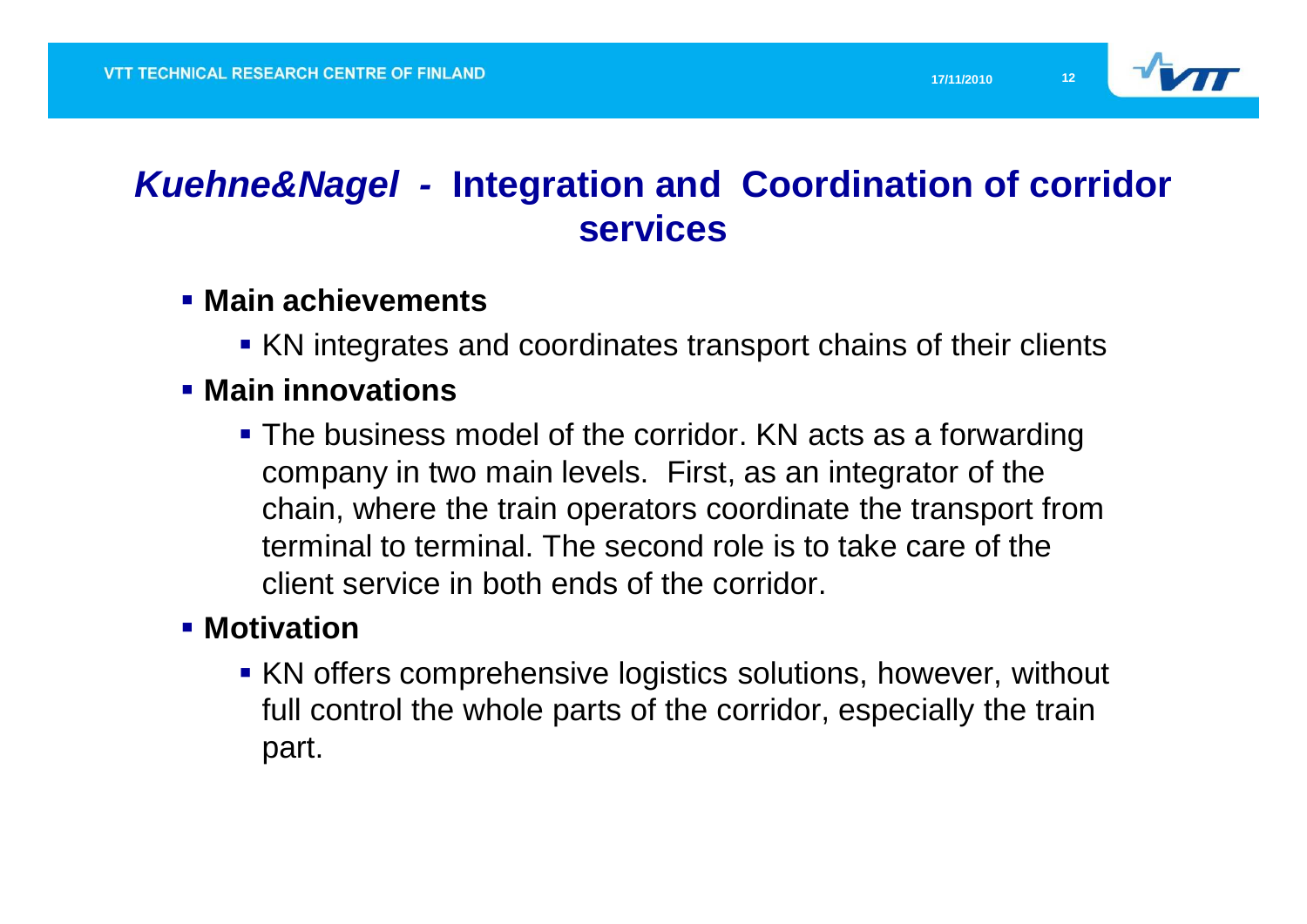

### *Port Infolink -* **Streamlining the transport chains in the port of Rotterdam with Port Infolink**

#### **Main achievements**

**Port infolink enhances the port of Rotterdam's competitive edge by** optimising the information flows and work processes of the public and private sector. The Port Community System currently offers 24 different services, with around 4500 users who send more than 20 million electronic messages a year

#### **Main innovations**

**The Port Community System covers the whole spectrum of** transport modes that meet at the port enabling modal integration from ship line to hinterland by short sea, barge, rail and road. The solution enables all the links within the port of Rotterdam's logistics chain to efficiently exchange information with one another.

#### **Motivation**

**The need of customers and government of the port to develop Port** Community System.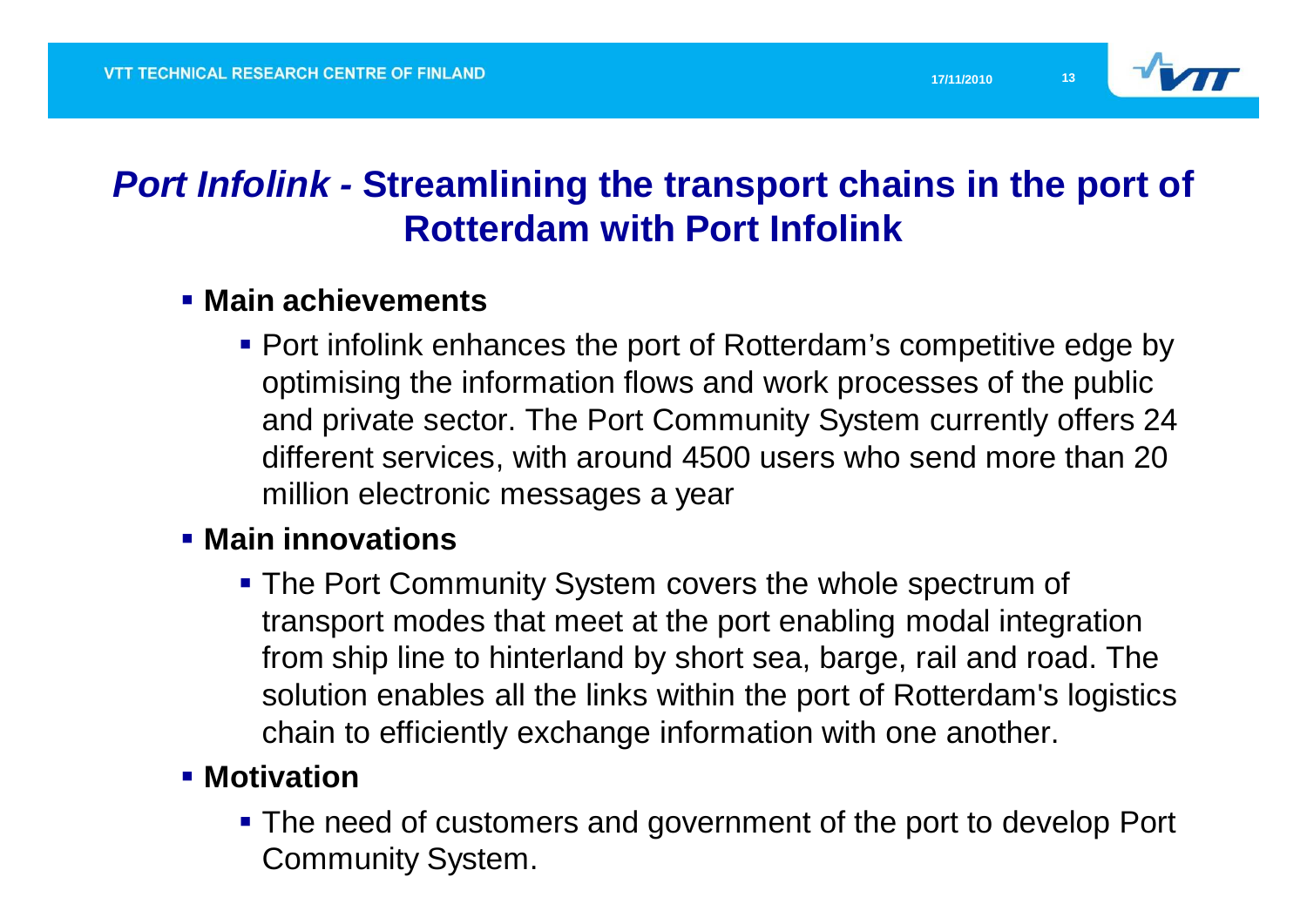

### *SMART-CM -* **SMART-Container Chain Management**

#### **Main achievements**

 Develop, test & demonstrate "single window" interoperability architecture for global container supply chain management.

#### **Main innovations**

 A global "Service Oriented" Architecture for door-to-door container transport incorporating new technological concepts and tools for container monitoring and data transmission. Major technological components are CSDs – Container Security device and a platform Neutral layer X ML1 Vendor-specific XML Technology-agnostic/neutral XML Business logistics layer

#### **Motivation**f

 Achieving efficient & secure door-to-door container chain management

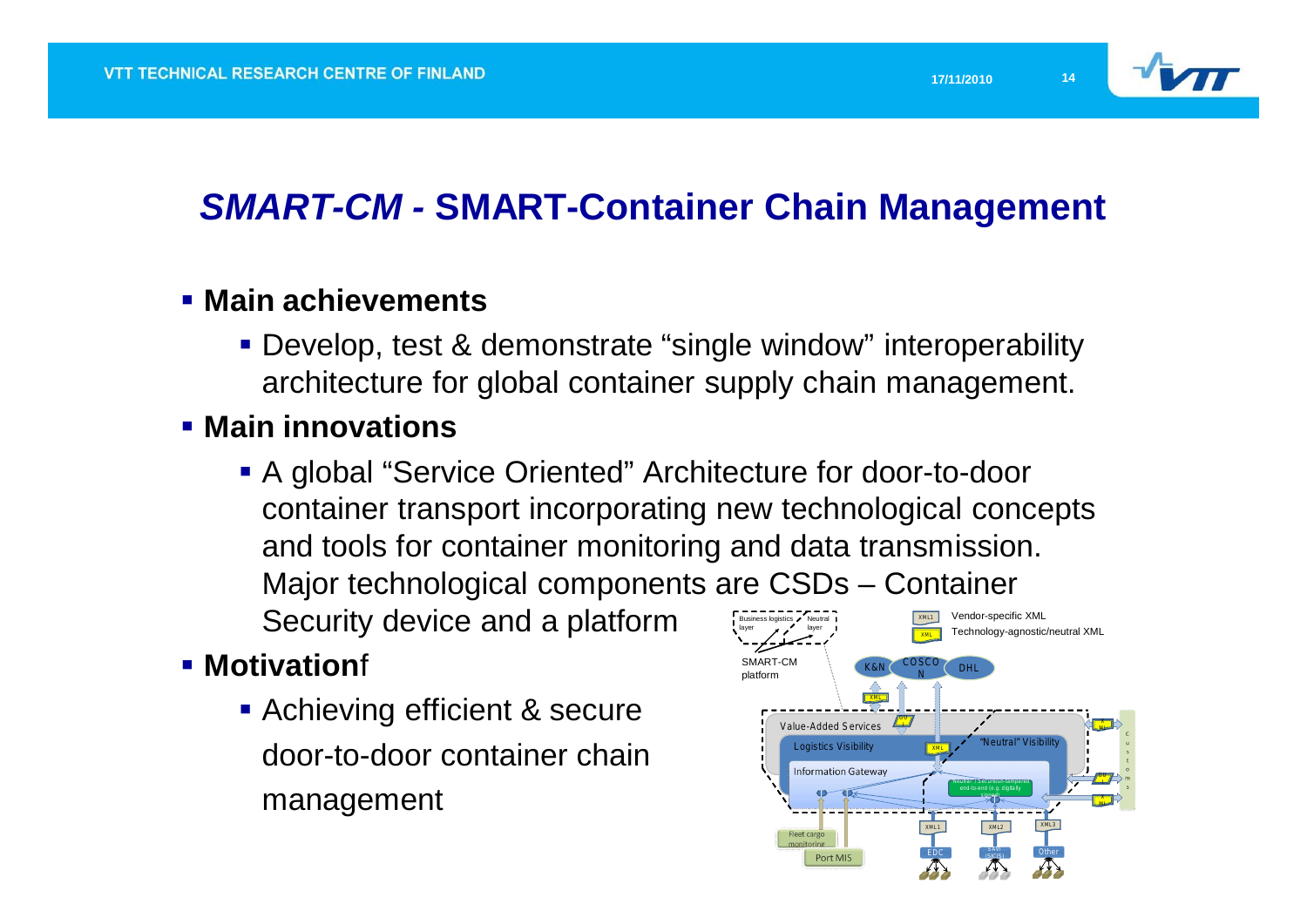

### *E-Freight*

#### **Main achievements**

 A standard framework (description of processes, actors, messages) for freight information exchange covering all transport modes and all stakeholders. A platform (software) to support the design, development, deployment and maintenance of co-modal capabilities

#### **Main innovations**

**Example 2 Zero paper documents for planning, executing and completing any** transport operation within EU. Zero waiting times related to administrative procedures at all border crossings with which secure trade lanes have been established

#### **Motivation**

 e-Freight will benefit port authorities, customs, compliance officers, freight carriers, logistics service providers and shippers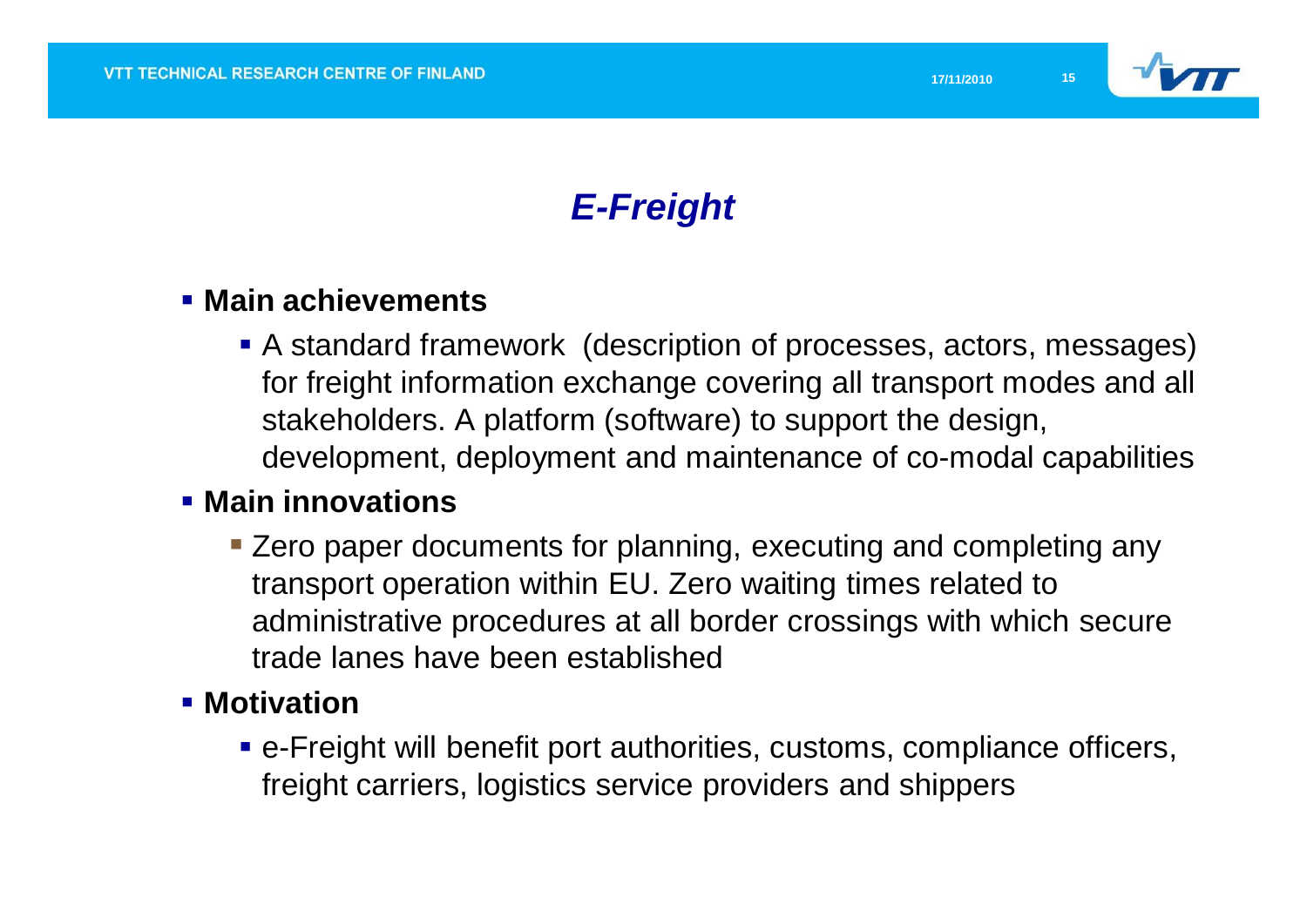### **Policy strategies - Case Germany**

- Subsidies will be granted for the construction and extension of terminals of combined transport and the purchase of loading equipment for transhipment
- **Terminal development is open to everyone with the same rules and** services applying to terminal investments and operation
- Subsidies can be up to 85% of the investment including land acquisition, necessary infrastructure, buildings, equipments and costs of planning. The intermodal terminal is treated as part of public infrastructure
- $\blacksquare$  In 2006 the available funds for construction of terminals were 82 million euros.



**17/11/2010 16150**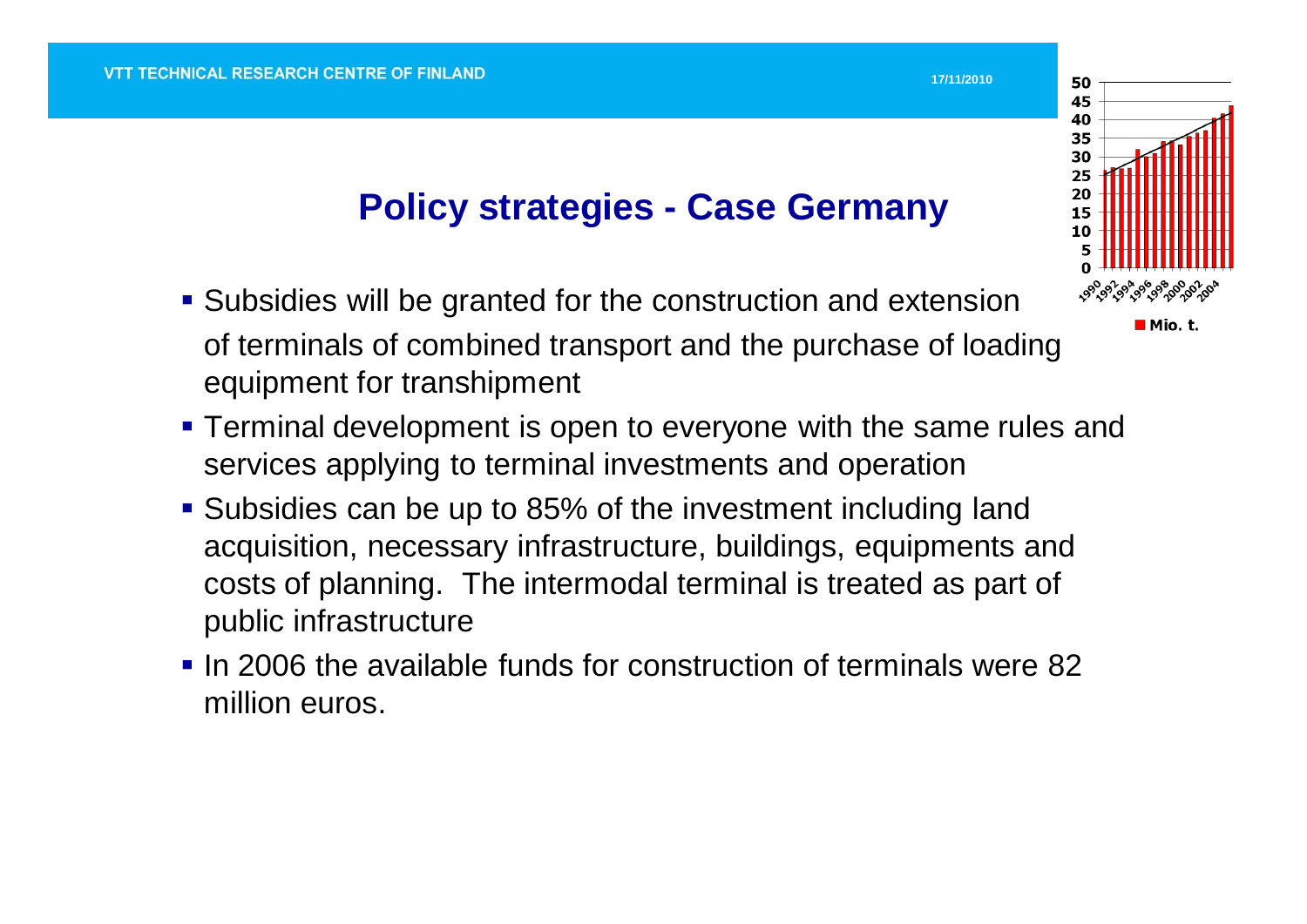

### **Policy strategies - Case Switzerland**

- Swiss transport policy is based on clear aims for modal shift. There is an explicit modal shift target in traffic transfer act to reduce the number of heavy goods vehicles crossing the Alps
- **The cross Alpine traffic in France and Austria are dominated by** trucks, the share being 77% of the total volume. In Switzerland this share is only 35%.
- The results of active modal shift policy are evident. The share of road transport is decreasing and the growth is in intermodal transport 220